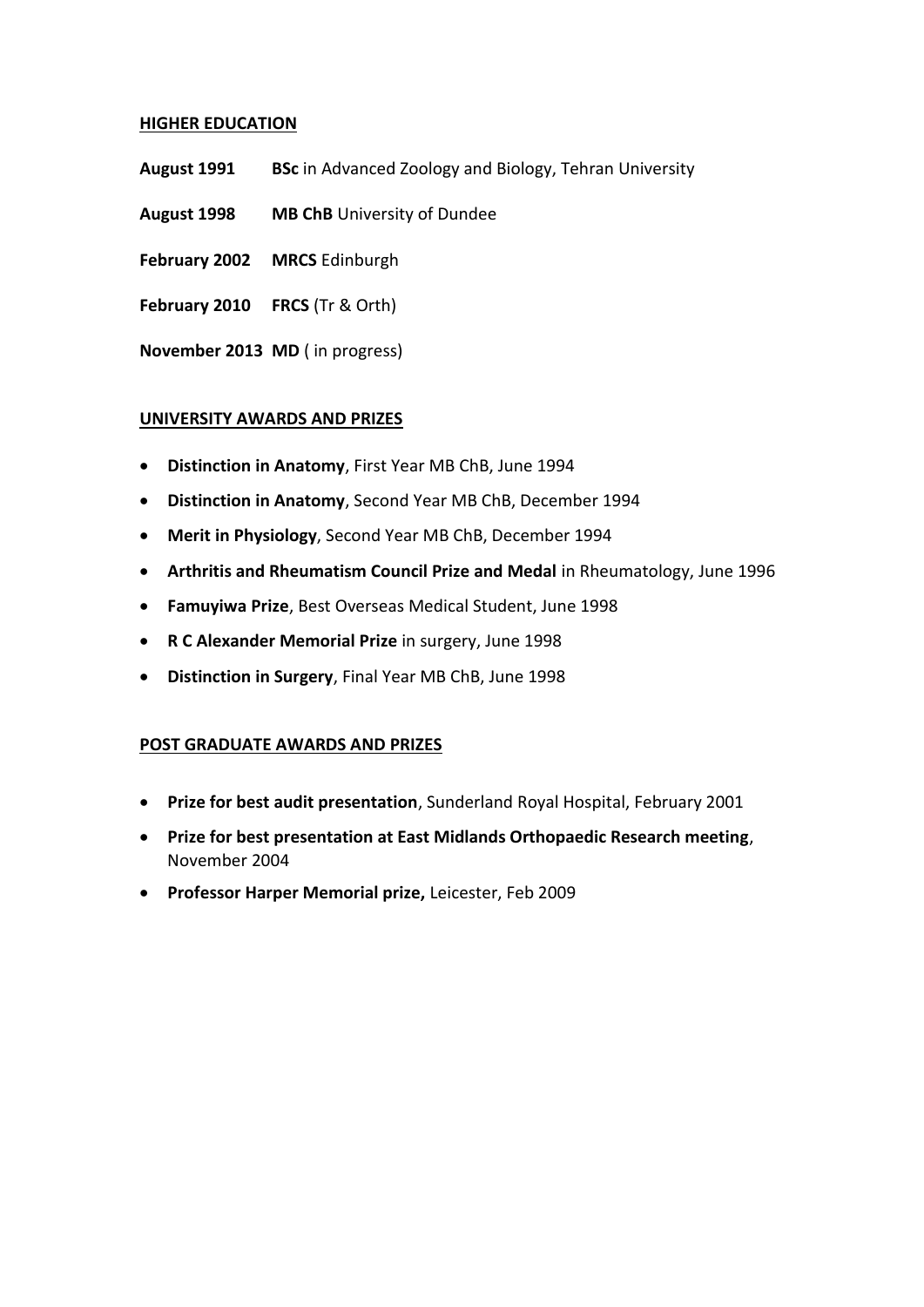#### **POST GRADUATE EMPLOYMENT HISTORY**

**Hand Fellow** Pulvertaft Hand Unit Derby Royal Hospital Feb 2012 – August 2012 Speciality: Hand surgery

#### **Specialist Registrar in Trauma and Orthopaedics (Full Time)**

Leicester University Hospitals Dec 2003 - Feb 2012 Speciality: Orthopaedic elective and Trauma Surgery

### **Senior House Officer III, Orthopaedics**

Glasgow Royal Infirmary Aug 2003 – November 2003 Speciality: General orthopaedics and Hand surgery

## **Senior House Officer III, Orthopaedics**

Wishaw General Hospital Feb 2003 – Aug 2003 Speciality: General orthopaedics and paediatric trauma

## **BST rotation: Senior House Officer**

Newcastle University Hospitals Aug 1999 – Feb 2003 Speciality: Orthopaedics, Neurosurgery, General surgery, Transplant surgery, Accident and Emergency.

#### **Pre-Registration House Officer**

**General Medicine** Dumfries and Galloway Royal Infirmary Aug 1998 – Feb 1999

#### **General Surgery and Orthopaedics:**

Ninewells Hospital, Dundee Feb 1999 – Aug 1999

#### **RESEARCH / AUDIT PROJECT IN PROGRESS**

# **MD: Factors affecting the gliding resistance of the flexor tendons at Zone 2 (In vitro study on turkey tendon).**

Hajipour L, Dias J.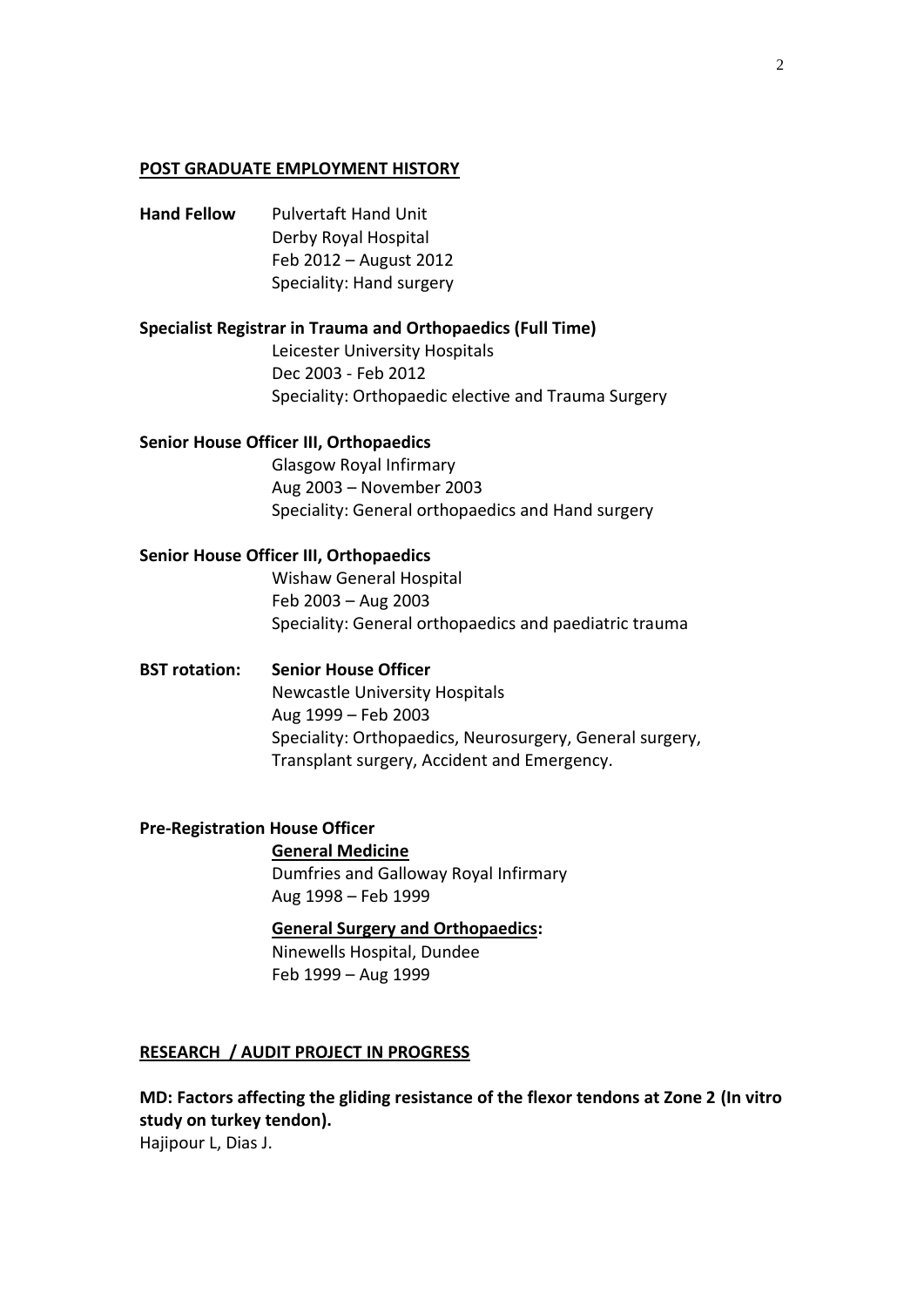# **ORTHOPAEDIC COURSES AND MEETINGS**

| <b>June 2014</b>  | <b>FESSH</b><br>Paris                                                                                 |  |
|-------------------|-------------------------------------------------------------------------------------------------------|--|
| <b>May 2014</b>   | PIPJ replacement (cadaveric)<br>Wrightington                                                          |  |
| May 2014          | <b>BSSH Spring Scientific Meeting</b><br>Gateshead                                                    |  |
| <b>Feb 2014</b>   | <b>Salvage Procedures in Wrist arthritis</b><br>Wrightington                                          |  |
| <b>Oct 2013</b>   | DRUJ / total wrist replacement (cadaveric)<br>Coventry                                                |  |
| Oct 2013          | <b>BSSH Autumn Scientific Meeting</b><br>London                                                       |  |
| <b>June 2014</b>  | <b>BSSH Instructional Course</b><br><b>Wrist, Occupational and Medico-legal Aspects</b><br>Manchester |  |
| <b>May 2013</b>   | <b>Advanced Hand and Wrist course</b><br>Derby                                                        |  |
| <b>March 2013</b> | <b>IFSSH and IFSHT International Meeting</b><br>New Delhi, India                                      |  |
| <b>Jan 2013</b>   | <b>Cadaveric hand and wrist course</b><br>Wrightington   Hospital                                     |  |
| <b>Oct 2012</b>   | <b>BSSH Autumn Scientific Meeting</b><br>York                                                         |  |
| <b>Oct 2012</b>   | <b>Wrist Fracture Management course</b><br>As Faculty, Leicester                                      |  |
| <b>June 2012</b>  | <b>Instructional Hand Course</b><br>Manchester                                                        |  |
| <b>April 2012</b> | <b>Mini-fragment fracture fixation course</b><br>Derby Royal Hospital                                 |  |
| <b>March 2012</b> | <b>Cadaveric Hand course</b><br>Derby Royal Hospital                                                  |  |